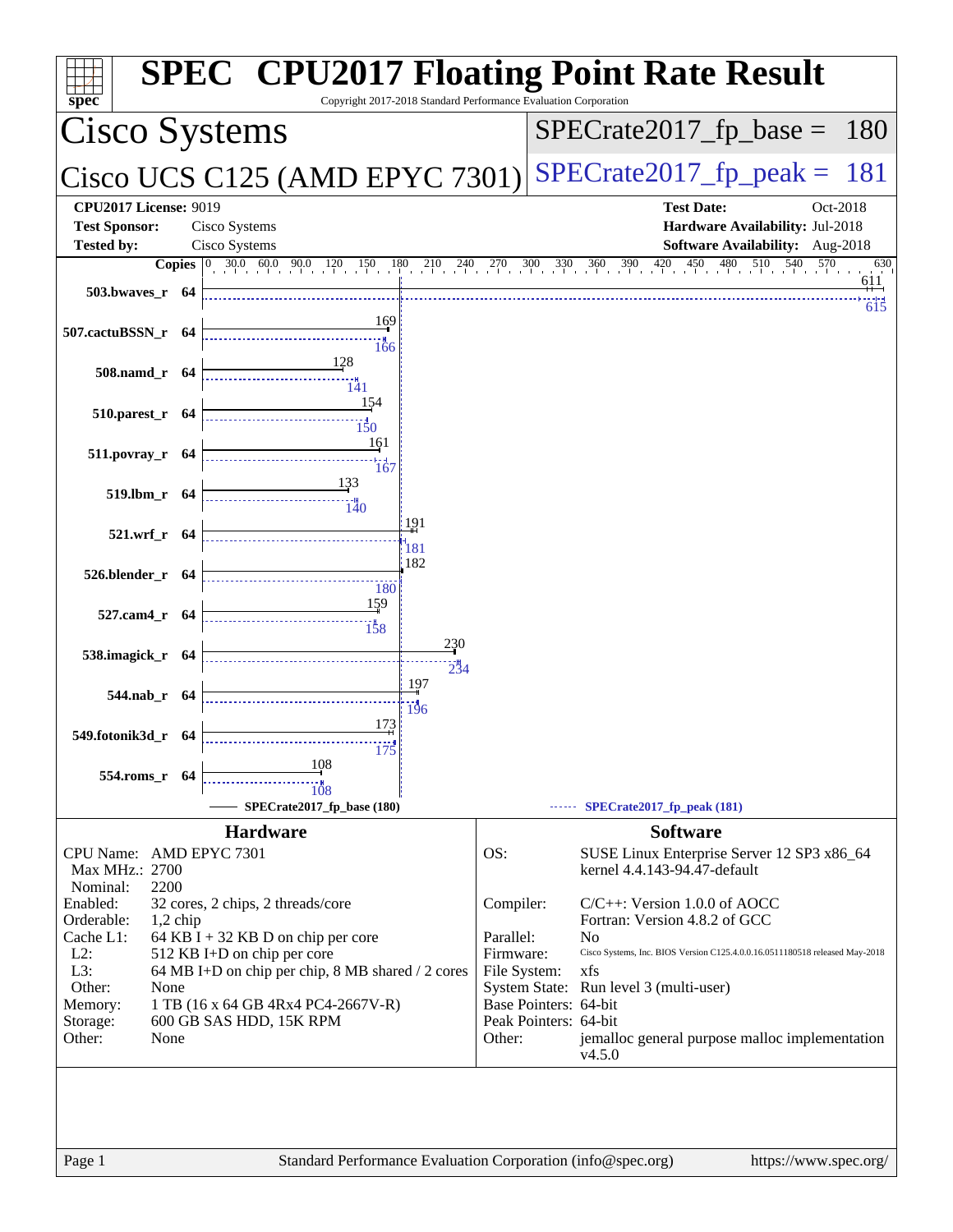| <b>SPEC CPU2017 Floating Point Rate Result</b><br>Copyright 2017-2018 Standard Performance Evaluation Corporation                                                                 |               |                |       |                               |            |                                                                                                          |       |                               |                |              |                                        |              |                |              |
|-----------------------------------------------------------------------------------------------------------------------------------------------------------------------------------|---------------|----------------|-------|-------------------------------|------------|----------------------------------------------------------------------------------------------------------|-------|-------------------------------|----------------|--------------|----------------------------------------|--------------|----------------|--------------|
| spec<br><b>Cisco Systems</b>                                                                                                                                                      |               |                |       |                               |            |                                                                                                          |       |                               |                |              | $SPECrate2017_fp\_base = 180$          |              |                |              |
|                                                                                                                                                                                   |               |                |       |                               |            |                                                                                                          |       |                               |                |              |                                        |              |                |              |
| Cisco UCS C125 (AMD EPYC 7301)                                                                                                                                                    |               |                |       |                               |            |                                                                                                          |       | $SPECTate2017$ _fp_peak = 181 |                |              |                                        |              |                |              |
| <b>CPU2017 License: 9019</b>                                                                                                                                                      |               |                |       |                               |            |                                                                                                          |       |                               |                |              | <b>Test Date:</b>                      |              | Oct-2018       |              |
| <b>Test Sponsor:</b>                                                                                                                                                              |               | Cisco Systems  |       |                               |            |                                                                                                          |       |                               |                |              | Hardware Availability: Jul-2018        |              |                |              |
| <b>Tested by:</b>                                                                                                                                                                 |               | Cisco Systems  |       |                               |            |                                                                                                          |       |                               |                |              | <b>Software Availability:</b> Aug-2018 |              |                |              |
|                                                                                                                                                                                   |               |                |       |                               |            | <b>Results Table</b>                                                                                     |       |                               |                |              |                                        |              |                |              |
| <b>Benchmark</b>                                                                                                                                                                  | <b>Copies</b> | <b>Seconds</b> | Ratio | <b>Base</b><br><b>Seconds</b> | Ratio      | <b>Seconds</b>                                                                                           | Ratio | <b>Copies</b>                 | <b>Seconds</b> | <b>Ratio</b> | <b>Peak</b><br><b>Seconds</b>          | <b>Ratio</b> | <b>Seconds</b> | <b>Ratio</b> |
| 503.bwaves_r                                                                                                                                                                      | 64            | 1033           | 621   | 1051                          | 611        | 1058                                                                                                     | 607   | 64                            | 1071           | 599          | 1044                                   | 615          | 1031           | 622          |
| 507.cactuBSSN_r                                                                                                                                                                   | 64            | 478            | 170   | 479                           | 169        | 481                                                                                                      | 169   | 64                            | 486            | 167          | 493                                    | 164          | 487            | <b>166</b>   |
| $508$ .namd_r                                                                                                                                                                     | 64            | 474            | 128   | 474                           | 128        | 474                                                                                                      | 128   | 64                            | 429            | 142          | 437                                    | 139          | <b>430</b>     | <u>141</u>   |
| 510.parest_r                                                                                                                                                                      | 64            | 1086           | 154   | 1085                          | 154        | 1085                                                                                                     | 154   | 64                            | 1119           | 150          | 1120                                   | 150          | 1116           | 150          |
| $511.povray_r$                                                                                                                                                                    | 64            | 925            | 162   | 928                           | <b>161</b> | 928                                                                                                      | 161   | 64                            | 893            | <b>167</b>   | 892                                    | 167          | 952            | 157          |
| 519.1bm_r                                                                                                                                                                         | 64            | 510            | 132   | 507                           | 133        | 506                                                                                                      | 133   | 64                            | 482            | <b>140</b>   | 476                                    | 142          | 486            | 139          |
| 521.wrf r                                                                                                                                                                         | 64            | 749            | 191   | 734                           | 195        | 753                                                                                                      | 190   | 64                            | 790            | <u>181</u>   | 796                                    | 180          | 776            | 185          |
| 526.blender_r                                                                                                                                                                     | 64            | 538            | 181   | 535                           | 182        | 534                                                                                                      | 182   | 64                            | 542            | 180          | 541                                    | <b>180</b>   | 538            | 181          |
| 527.cam4_r                                                                                                                                                                        | 64            | 704            | 159   | 702                           | 159        | 697                                                                                                      | 161   | 64                            | 707            | 158          | 716                                    | 156          | 708            | 158          |
| 538.imagick_r                                                                                                                                                                     | 64            | 691            | 230   | 692                           | 230        | 694                                                                                                      | 230   | 64                            | 680            | 234          | 686                                    | 232          | 677            | 235          |
| 544.nab_r                                                                                                                                                                         | 64            | 552            | 195   | 547                           | 197        | 547                                                                                                      | 197   | 64                            | 551            | 196          | 550                                    | <u>196</u>   | 547            | 197          |
| 549.fotonik3d_r                                                                                                                                                                   | 64            | 1437           | 174   | 1467                          | 170        | 1439                                                                                                     | 173   | 64                            | 1423           | <b>175</b>   | 1429                                   | 175          | 1420           | 176          |
| 554.roms_r                                                                                                                                                                        | 64            | 942            | 108   | 937                           | 109        | 938                                                                                                      | 108   | 64                            | 928            | 110          | 942                                    | 108          | 939            | 108          |
| $SPECrate2017_fp\_base =$                                                                                                                                                         |               |                | 180   |                               |            |                                                                                                          |       |                               |                |              |                                        |              |                |              |
| $SPECrate2017_fp_peak =$                                                                                                                                                          |               |                | 181   |                               |            |                                                                                                          |       |                               |                |              |                                        |              |                |              |
|                                                                                                                                                                                   |               |                |       |                               |            | Results appear in the order in which they were run. Bold underlined text indicates a median measurement. |       |                               |                |              |                                        |              |                |              |
|                                                                                                                                                                                   |               |                |       |                               |            |                                                                                                          |       |                               |                |              |                                        |              |                |              |
|                                                                                                                                                                                   |               |                |       |                               |            | <b>Submit Notes</b>                                                                                      |       |                               |                |              |                                        |              |                |              |
| The config file option 'submit' was used.                                                                                                                                         |               |                |       |                               |            |                                                                                                          |       |                               |                |              |                                        |              |                |              |
| 'numactl' was used to bind copies to the cores.                                                                                                                                   |               |                |       |                               |            |                                                                                                          |       |                               |                |              |                                        |              |                |              |
| See the configuration file for details.                                                                                                                                           |               |                |       |                               |            |                                                                                                          |       |                               |                |              |                                        |              |                |              |
|                                                                                                                                                                                   |               |                |       |                               |            |                                                                                                          |       |                               |                |              |                                        |              |                |              |
|                                                                                                                                                                                   |               |                |       |                               |            | <b>Operating System Notes</b>                                                                            |       |                               |                |              |                                        |              |                |              |
| 'ulimit -s unlimited' was used to set environment stack size                                                                                                                      |               |                |       |                               |            |                                                                                                          |       |                               |                |              |                                        |              |                |              |
| 'ulimit -1 2097152' was used to set environment locked pages in memory limit                                                                                                      |               |                |       |                               |            |                                                                                                          |       |                               |                |              |                                        |              |                |              |
| runspec command invoked through numactl i.e.:<br>numactl --interleave=all runspec <etc></etc>                                                                                     |               |                |       |                               |            |                                                                                                          |       |                               |                |              |                                        |              |                |              |
|                                                                                                                                                                                   |               |                |       |                               |            |                                                                                                          |       |                               |                |              |                                        |              |                |              |
| Set dirty_ratio=8 to limit dirty cache to 8% of memory<br>Set swappiness=1 to swap only if necessary<br>Set zone_reclaim_mode=1 to free local node memory and avoid remote memory |               |                |       |                               |            |                                                                                                          |       |                               |                |              |                                        |              |                |              |
| sync then drop_caches=3 to reset caches before invoking runcpu<br>dirty_ratio, swappiness, zone_reclaim_mode and drop_caches were                                                 |               |                |       |                               |            |                                                                                                          |       |                               |                |              |                                        |              |                |              |
| all set using privileged echo (e.g. echo $1$ > /proc/sys/vm/swappiness).                                                                                                          |               |                |       |                               |            |                                                                                                          |       |                               |                |              |                                        |              |                |              |
| Transparent huge pages were enabled for this run (OS default)                                                                                                                     |               |                |       |                               |            |                                                                                                          |       |                               |                |              |                                        |              |                |              |
| Huge pages were not configured for this run.                                                                                                                                      |               |                |       |                               |            |                                                                                                          |       |                               |                |              |                                        |              |                |              |

Page 2 Standard Performance Evaluation Corporation [\(info@spec.org\)](mailto:info@spec.org) <https://www.spec.org/>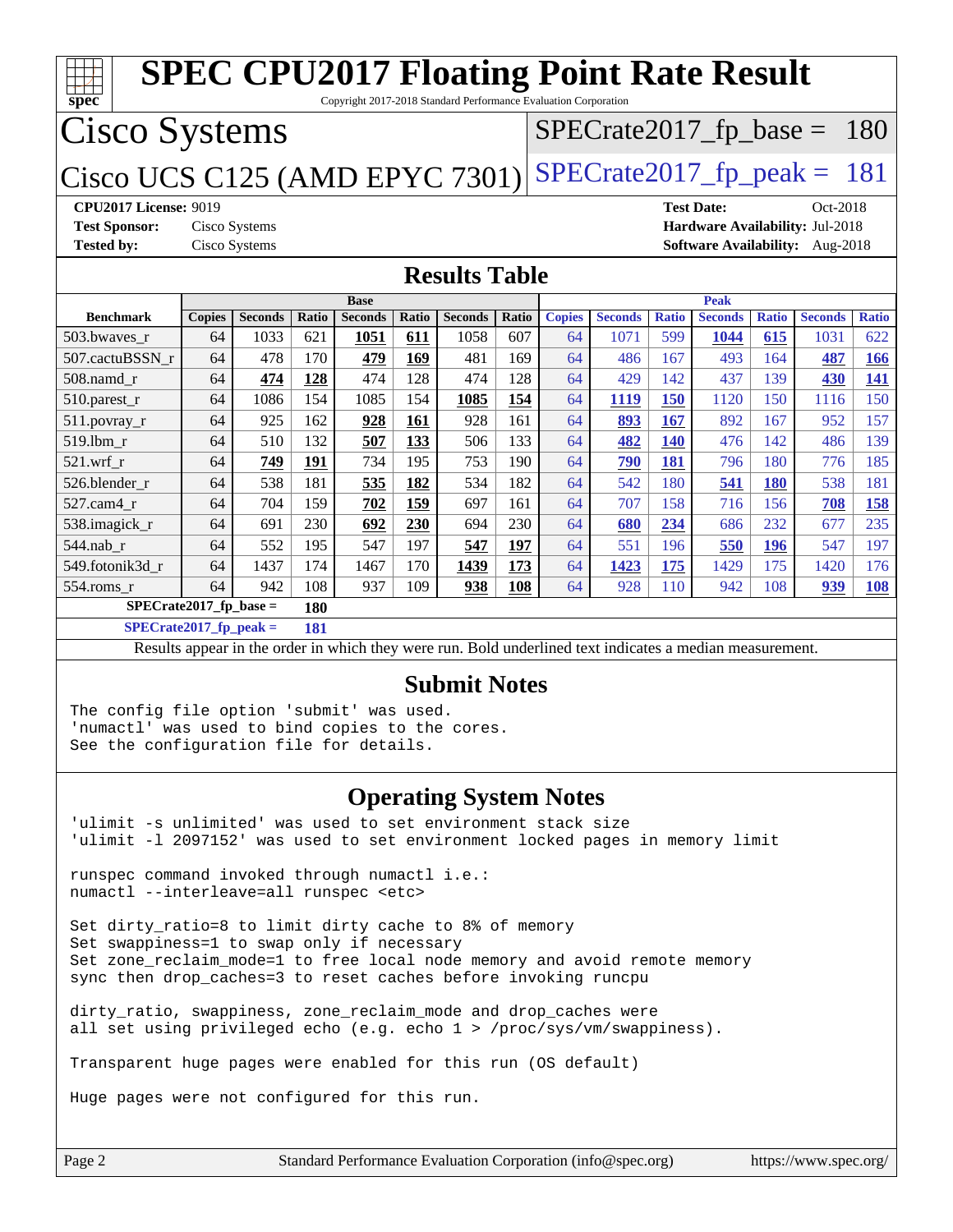| <b>SPEC CPU2017 Floating Point Rate Result</b><br>Copyright 2017-2018 Standard Performance Evaluation Corporation<br>spec                                                                                                                                                                                                                                                                                                                                                                                                                                                                                                                                                                                                                                                                                                                                                                                                                                                                                                                                                                                                                                                                                                                                                                                 |                                                                                                            |  |  |  |  |
|-----------------------------------------------------------------------------------------------------------------------------------------------------------------------------------------------------------------------------------------------------------------------------------------------------------------------------------------------------------------------------------------------------------------------------------------------------------------------------------------------------------------------------------------------------------------------------------------------------------------------------------------------------------------------------------------------------------------------------------------------------------------------------------------------------------------------------------------------------------------------------------------------------------------------------------------------------------------------------------------------------------------------------------------------------------------------------------------------------------------------------------------------------------------------------------------------------------------------------------------------------------------------------------------------------------|------------------------------------------------------------------------------------------------------------|--|--|--|--|
| <b>Cisco Systems</b>                                                                                                                                                                                                                                                                                                                                                                                                                                                                                                                                                                                                                                                                                                                                                                                                                                                                                                                                                                                                                                                                                                                                                                                                                                                                                      | $SPECrate2017_fp\_base = 180$                                                                              |  |  |  |  |
| Cisco UCS C125 (AMD EPYC 7301)                                                                                                                                                                                                                                                                                                                                                                                                                                                                                                                                                                                                                                                                                                                                                                                                                                                                                                                                                                                                                                                                                                                                                                                                                                                                            | $SPECrate2017_fp\_peak = 181$                                                                              |  |  |  |  |
| <b>CPU2017 License: 9019</b><br><b>Test Sponsor:</b><br>Cisco Systems<br><b>Tested by:</b><br>Cisco Systems                                                                                                                                                                                                                                                                                                                                                                                                                                                                                                                                                                                                                                                                                                                                                                                                                                                                                                                                                                                                                                                                                                                                                                                               | <b>Test Date:</b><br>Oct-2018<br>Hardware Availability: Jul-2018<br><b>Software Availability:</b> Aug-2018 |  |  |  |  |
| <b>General Notes</b>                                                                                                                                                                                                                                                                                                                                                                                                                                                                                                                                                                                                                                                                                                                                                                                                                                                                                                                                                                                                                                                                                                                                                                                                                                                                                      |                                                                                                            |  |  |  |  |
| Environment variables set by runcpu before the start of the run:<br>LD_LIBRARY_PATH = "/opt/cpu2017/amd1704-rate-libs-revC/64;/opt/cpu2017/amd1704-rate-libs-revC/32:"<br>$MALLOC\_CONF = "lg_chunk:28"$                                                                                                                                                                                                                                                                                                                                                                                                                                                                                                                                                                                                                                                                                                                                                                                                                                                                                                                                                                                                                                                                                                  |                                                                                                            |  |  |  |  |
| The AMD64 AOCC Compiler Suite is available at<br>http://developer.amd.com/amd-aocc/                                                                                                                                                                                                                                                                                                                                                                                                                                                                                                                                                                                                                                                                                                                                                                                                                                                                                                                                                                                                                                                                                                                                                                                                                       |                                                                                                            |  |  |  |  |
| Binaries were compiled on a system with 2x AMD EPYC 7601 CPU + 512GB Memory using RHEL 7.4                                                                                                                                                                                                                                                                                                                                                                                                                                                                                                                                                                                                                                                                                                                                                                                                                                                                                                                                                                                                                                                                                                                                                                                                                |                                                                                                            |  |  |  |  |
| jemalloc, a general purpose malloc implementation, was obtained at<br>https://github.com/jemalloc/jemalloc/releases/download/4.5.0/jemalloc-4.5.0.tar.bz2<br>jemalloc was built with GCC v4.8.5 in RHEL v7.2 under default conditions.<br>jemalloc uses environment variable MALLOC_CONF with values narenas and lg_chunk:<br>narenas: sets the maximum number of arenas to use for automatic multiplexing<br>of threads and arenas.<br>lg_chunk: set the virtual memory chunk size (log base 2). For example,<br>$lg_{\text{c}}$ chunk: 21 sets the default chunk size to $2^2$ 21 = 2MiB.<br>The AOCC Gold Linker plugin was installed and used for the link stage.<br>The AOCC Fortran Plugin version 1.0 was used to leverage AOCC optimizers<br>with gfortran. It is available here:<br>http://developer.amd.com/amd-aocc/<br>NA: The test sponsor attests, as of date of publication, that CVE-2017-5754 (Meltdown)<br>is mitigated in the system as tested and documented.<br>Yes: The test sponsor attests, as of date of publication, that CVE-2017-5753 (Spectre variant 1)<br>is mitigated in the system as tested and documented.<br>Yes: The test sponsor attests, as of date of publication, that CVE-2017-5715 (Spectre variant 2)<br>is mitigated in the system as tested and documented. |                                                                                                            |  |  |  |  |
| <b>Platform Notes</b>                                                                                                                                                                                                                                                                                                                                                                                                                                                                                                                                                                                                                                                                                                                                                                                                                                                                                                                                                                                                                                                                                                                                                                                                                                                                                     |                                                                                                            |  |  |  |  |
| BIOS Settings:<br>Performance Determinism set to Power Deterministic<br>Sysinfo program /opt/cpu2017/bin/sysinfo<br>Rev: r5797 of 2017-06-14 96c45e4568ad54c135fd618bcc091c0f<br>running on linux-7bdx Fri Sep 28 23:22:27 2018<br>SUT (System Under Test) info as seen by some common utilities.<br>For more information on this section, see<br>https://www.spec.org/cpu2017/Docs/config.html#sysinfo<br>From /proc/cpuinfo<br>model name: AMD EPYC 7301 16-Core Processor                                                                                                                                                                                                                                                                                                                                                                                                                                                                                                                                                                                                                                                                                                                                                                                                                              |                                                                                                            |  |  |  |  |
| "physical id"s (chips)<br>2.<br>64 "processors"                                                                                                                                                                                                                                                                                                                                                                                                                                                                                                                                                                                                                                                                                                                                                                                                                                                                                                                                                                                                                                                                                                                                                                                                                                                           |                                                                                                            |  |  |  |  |
| (Continued on next page)                                                                                                                                                                                                                                                                                                                                                                                                                                                                                                                                                                                                                                                                                                                                                                                                                                                                                                                                                                                                                                                                                                                                                                                                                                                                                  |                                                                                                            |  |  |  |  |
| Page 3<br>Standard Performance Evaluation Corporation (info@spec.org)                                                                                                                                                                                                                                                                                                                                                                                                                                                                                                                                                                                                                                                                                                                                                                                                                                                                                                                                                                                                                                                                                                                                                                                                                                     | https://www.spec.org/                                                                                      |  |  |  |  |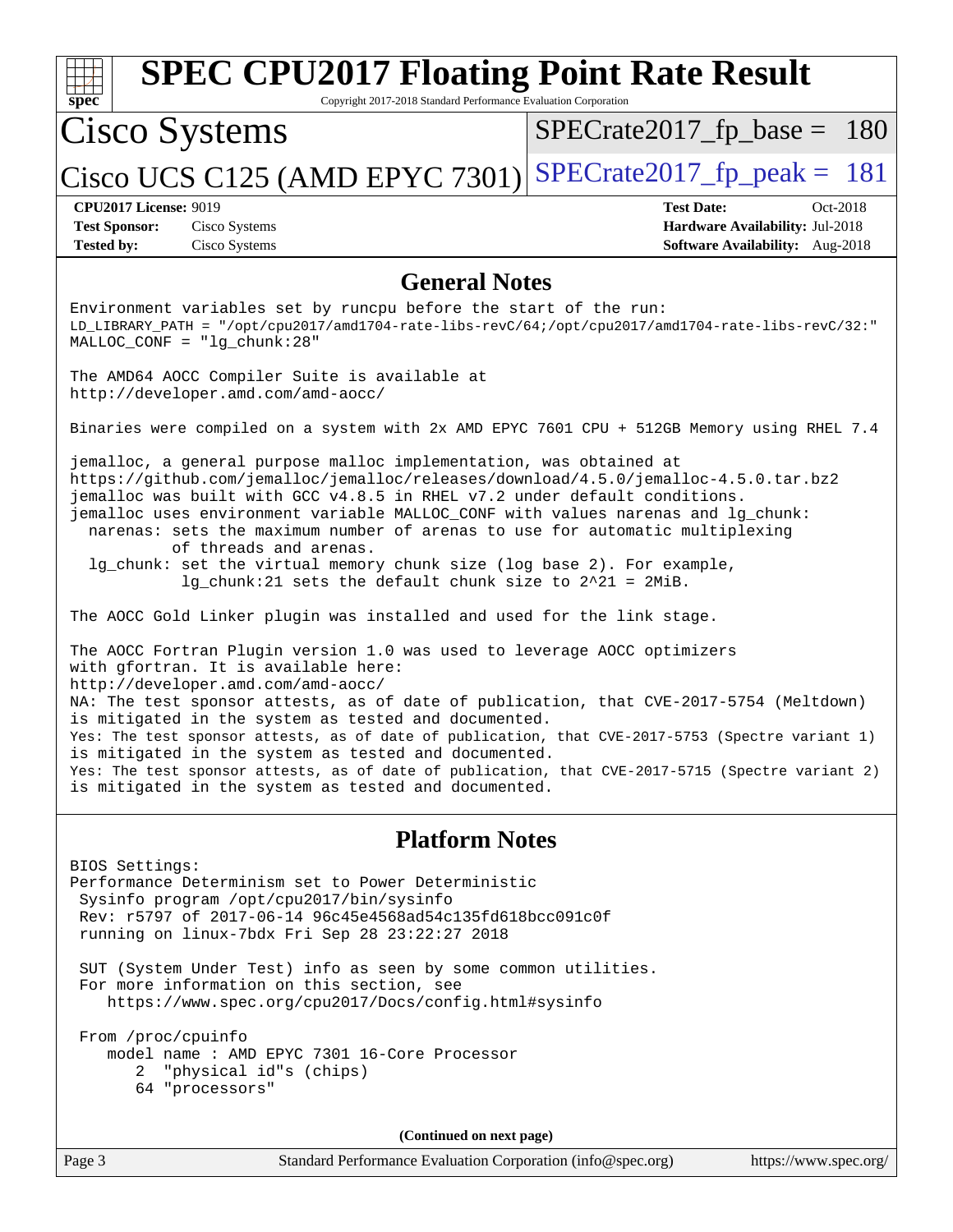| $spec^*$                                                                                                                                                                                                                                                                                                                                                                                                                                                                                                                                                                                                                                                                                                                                                                                                                                                                                                                                                                                                                   | Copyright 2017-2018 Standard Performance Evaluation Corporation                                                                                                                                                                                                                                                                                                                                                                                                    | <b>SPEC CPU2017 Floating Point Rate Result</b>                |                                                                                       |  |  |
|----------------------------------------------------------------------------------------------------------------------------------------------------------------------------------------------------------------------------------------------------------------------------------------------------------------------------------------------------------------------------------------------------------------------------------------------------------------------------------------------------------------------------------------------------------------------------------------------------------------------------------------------------------------------------------------------------------------------------------------------------------------------------------------------------------------------------------------------------------------------------------------------------------------------------------------------------------------------------------------------------------------------------|--------------------------------------------------------------------------------------------------------------------------------------------------------------------------------------------------------------------------------------------------------------------------------------------------------------------------------------------------------------------------------------------------------------------------------------------------------------------|---------------------------------------------------------------|---------------------------------------------------------------------------------------|--|--|
| Cisco Systems                                                                                                                                                                                                                                                                                                                                                                                                                                                                                                                                                                                                                                                                                                                                                                                                                                                                                                                                                                                                              |                                                                                                                                                                                                                                                                                                                                                                                                                                                                    | $SPECrate2017_fp\_base = 180$                                 |                                                                                       |  |  |
| Cisco UCS C125 (AMD EPYC 7301)                                                                                                                                                                                                                                                                                                                                                                                                                                                                                                                                                                                                                                                                                                                                                                                                                                                                                                                                                                                             |                                                                                                                                                                                                                                                                                                                                                                                                                                                                    | $SPECrate2017fp peak = 181$                                   |                                                                                       |  |  |
| <b>CPU2017 License: 9019</b><br><b>Test Sponsor:</b><br>Cisco Systems<br><b>Tested by:</b><br>Cisco Systems                                                                                                                                                                                                                                                                                                                                                                                                                                                                                                                                                                                                                                                                                                                                                                                                                                                                                                                |                                                                                                                                                                                                                                                                                                                                                                                                                                                                    | <b>Test Date:</b>                                             | Oct-2018<br>Hardware Availability: Jul-2018<br><b>Software Availability:</b> Aug-2018 |  |  |
|                                                                                                                                                                                                                                                                                                                                                                                                                                                                                                                                                                                                                                                                                                                                                                                                                                                                                                                                                                                                                            |                                                                                                                                                                                                                                                                                                                                                                                                                                                                    |                                                               |                                                                                       |  |  |
| cores, siblings (Caution: counting these is hw and system dependent. The following<br>excerpts from /proc/cpuinfo might not be reliable. Use with caution.)<br>cpu cores : 16<br>siblings : 32<br>physical 0: cores 0 1 4 5 8 9 12 13 16 17 20 21 24 25 28 29<br>physical 1: cores 0 1 4 5 8 9 12 13 16 17 20 21 24 25 28 29<br>From 1scpu:<br>Architecture:<br>$CPU$ op-mode( $s$ ):<br>Byte Order:<br>CPU(s):<br>On-line $CPU(s)$ list:<br>Thread(s) per core:<br>Core(s) per socket:<br>Socket(s):<br>NUMA $node(s)$ :<br>Vendor ID:<br>CPU family:<br>Model:<br>Model name:<br>Stepping:<br>CPU MHz:<br>$CPU$ max $MHz:$<br>CPU min MHz:<br>BogoMIPS:<br>Virtualization:<br>$L1d$ cache:<br>Lli cache:<br>L2 cache:<br>L3 cache:<br>NUMA node0 CPU(s):<br>NUMA nodel CPU(s):<br>NUMA node2 CPU(s):<br>NUMA $node3$ $CPU(s)$ :<br>NUMA node4 CPU(s):<br>NUMA node5 CPU(s):<br>NUMA node6 CPU(s):<br>NUMA node7 CPU(s):<br>Flagg:<br>pat pse36 clflush mmx fxsr sse sse2 ht syscall nx mmxext fxsr_opt pdpe1gb rdtscp lm | <b>Platform Notes (Continued)</b><br>x86 64<br>$32$ -bit, $64$ -bit<br>Little Endian<br>64<br>$0 - 63$<br>2<br>16<br>2<br>8<br>AuthenticAMD<br>23<br>1<br>AMD EPYC 7301 16-Core Processor<br>2<br>2200.000<br>2200.0000<br>1200.0000<br>4391.68<br>AMD-V<br>32K<br>64K<br>512K<br>8192K<br>$0 - 3, 32 - 35$<br>$4 - 7, 36 - 39$<br>$8 - 11, 40 - 43$<br>$12 - 15, 44 - 47$<br>$16 - 19, 48 - 51$<br>$20 - 23, 52 - 55$<br>$24 - 27, 56 - 59$<br>$28 - 31, 60 - 63$ | fpu vme de pse tsc msr pae mce cx8 apic sep mtrr pge mca cmov |                                                                                       |  |  |
| constant_tsc rep_good nopl nonstop_tsc extd_apicid amd_dcm aperfmperf eagerfpu pni<br>pclmulqdq monitor ssse3 fma cx16 sse4_1 sse4_2 movbe popcnt aes xsave avx f16c<br>rdrand lahf_lm cmp_legacy svm extapic cr8_legacy abm sse4a misalignsse 3dnowprefetch<br>osvw skinit wdt tce topoext perfctr_core perfctr_nb bpext perfctr_12 mwaitx arat<br>hw_pstate ssbd ibpb retpoline retpoline_amd npt lbrv svm_lock nrip_save tsc_scale                                                                                                                                                                                                                                                                                                                                                                                                                                                                                                                                                                                      |                                                                                                                                                                                                                                                                                                                                                                                                                                                                    |                                                               |                                                                                       |  |  |
| vmcb_clean flushbyasid decodeassists pausefilter pfthreshold vmmcall avic fsgsbase<br>(Continued on next page)                                                                                                                                                                                                                                                                                                                                                                                                                                                                                                                                                                                                                                                                                                                                                                                                                                                                                                             |                                                                                                                                                                                                                                                                                                                                                                                                                                                                    |                                                               |                                                                                       |  |  |
| Page 4                                                                                                                                                                                                                                                                                                                                                                                                                                                                                                                                                                                                                                                                                                                                                                                                                                                                                                                                                                                                                     | Standard Performance Evaluation Corporation (info@spec.org)                                                                                                                                                                                                                                                                                                                                                                                                        |                                                               | https://www.spec.org/                                                                 |  |  |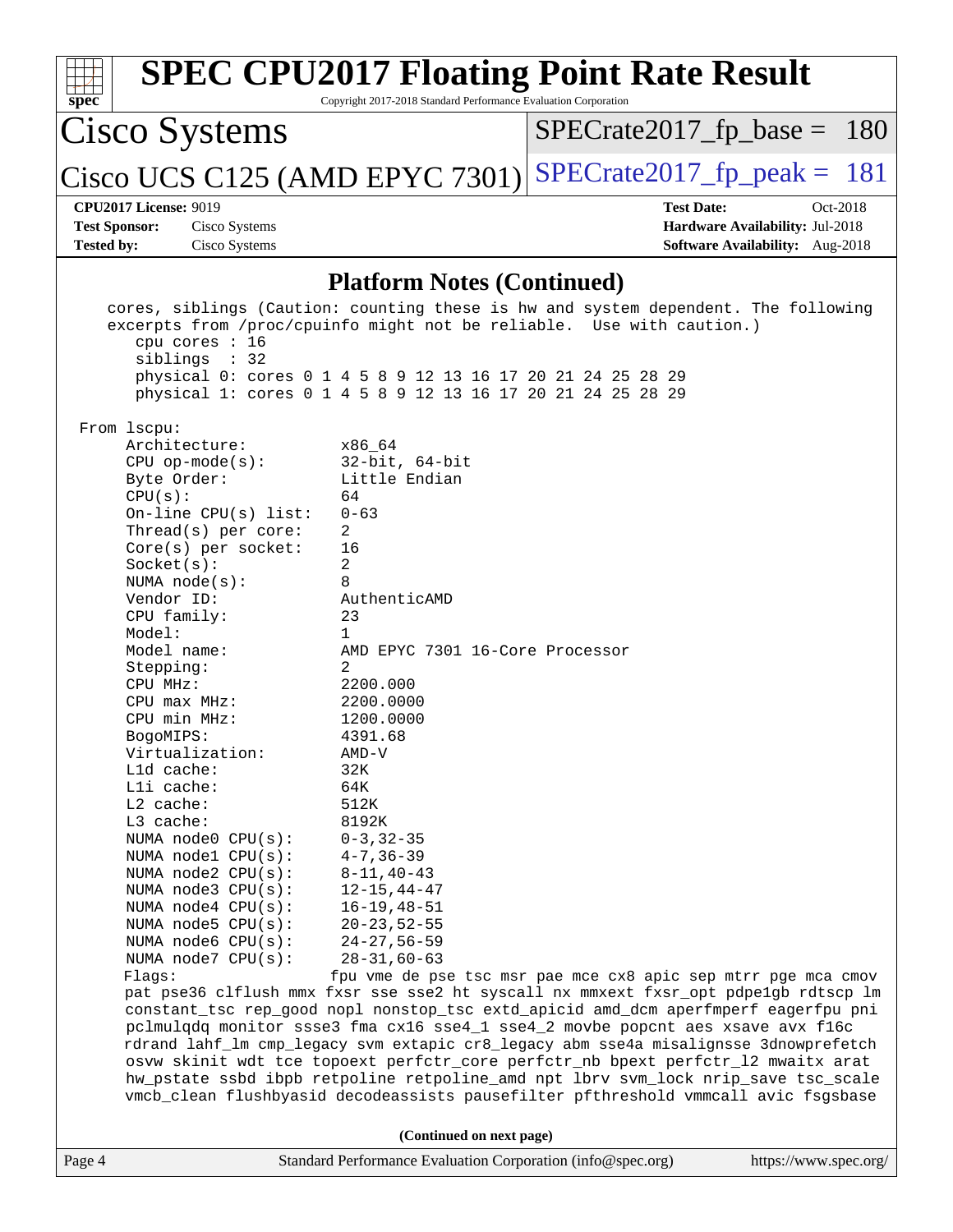|                                                                                                                                                                | <b>SPEC CPU2017 Floating Point Rate Result</b>                  |  |                   |                                        |  |
|----------------------------------------------------------------------------------------------------------------------------------------------------------------|-----------------------------------------------------------------|--|-------------------|----------------------------------------|--|
| $spec^*$                                                                                                                                                       | Copyright 2017-2018 Standard Performance Evaluation Corporation |  |                   |                                        |  |
| Cisco Systems                                                                                                                                                  |                                                                 |  |                   | $SPECrate2017_fp\_base = 180$          |  |
|                                                                                                                                                                | $ {\rm Cisco \ UCS \ C125 \ (AMD \ EPYC \ 7301)} $              |  |                   | $SPECrate2017_fp\_peak = 181$          |  |
| <b>CPU2017 License: 9019</b>                                                                                                                                   |                                                                 |  | <b>Test Date:</b> | Oct-2018                               |  |
| <b>Test Sponsor:</b>                                                                                                                                           | Cisco Systems                                                   |  |                   | Hardware Availability: Jul-2018        |  |
| <b>Tested by:</b>                                                                                                                                              | Cisco Systems                                                   |  |                   | <b>Software Availability:</b> Aug-2018 |  |
| <b>Platform Notes (Continued)</b><br>bmil avx2 smep bmi2 rdseed adx smap clflushopt sha ni xsaveopt xsavec xgetbvl clzero<br>irperf overflow_recov succor smca |                                                                 |  |                   |                                        |  |

 cache size : 512 KB From numactl --hardware WARNING: a numactl 'node' might or might not correspond to a physical chip. available: 8 nodes (0-7) node 0 cpus: 0 1 2 3 32 33 34 35 node 0 size: 128837 MB node 0 free: 128633 MB node 1 cpus: 4 5 6 7 36 37 38 39 node 1 size: 129020 MB node 1 free: 128884 MB node 2 cpus: 8 9 10 11 40 41 42 43 node 2 size: 129020 MB node 2 free: 128882 MB node 3 cpus: 12 13 14 15 44 45 46 47 node 3 size: 129020 MB node 3 free: 128899 MB node 4 cpus: 16 17 18 19 48 49 50 51 node 4 size: 129020 MB node 4 free: 128902 MB node 5 cpus: 20 21 22 23 52 53 54 55 node 5 size: 129020 MB node 5 free: 128893 MB node 6 cpus: 24 25 26 27 56 57 58 59 node 6 size: 129020 MB node 6 free: 128900 MB node 7 cpus: 28 29 30 31 60 61 62 63 node 7 size: 116923 MB node 7 free: 116798 MB node distances: node 0 1 2 3 4 5 6 7 0: 10 16 16 16 32 32 32 32 1: 16 10 16 16 32 32 32 32 2: 16 16 10 16 32 32 32 32 3: 16 16 16 10 32 32 32 32 4: 32 32 32 32 10 16 16 16

 From /proc/meminfo MemTotal: 1044364300 kB HugePages\_Total: 0

 5: 32 32 32 32 16 10 16 16 6: 32 32 32 32 16 16 10 16 7: 32 32 32 32 16 16 16 10

/proc/cpuinfo cache data

**(Continued on next page)**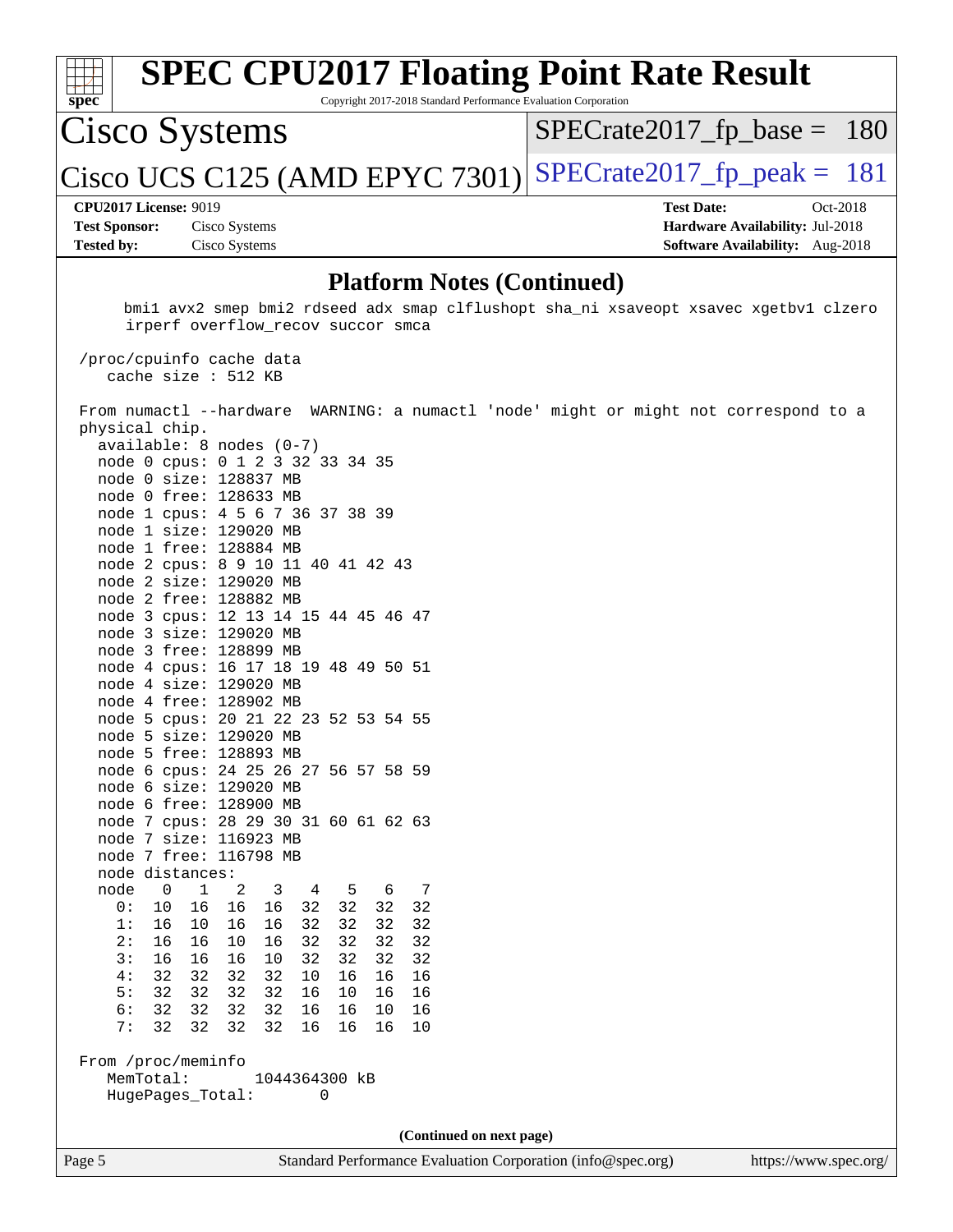| <b>SPEC CPU2017 Floating Point Rate Result</b><br>Copyright 2017-2018 Standard Performance Evaluation Corporation<br>$spec*$                                                                                                                                                                                                                                                                                                                                                                                                                                                                           |                                                                  |  |  |  |
|--------------------------------------------------------------------------------------------------------------------------------------------------------------------------------------------------------------------------------------------------------------------------------------------------------------------------------------------------------------------------------------------------------------------------------------------------------------------------------------------------------------------------------------------------------------------------------------------------------|------------------------------------------------------------------|--|--|--|
| Cisco Systems                                                                                                                                                                                                                                                                                                                                                                                                                                                                                                                                                                                          | $SPECrate2017_fp\_base = 180$                                    |  |  |  |
| Cisco UCS C125 (AMD EPYC 7301)                                                                                                                                                                                                                                                                                                                                                                                                                                                                                                                                                                         | $SPECrate2017_fp\_peak = 181$                                    |  |  |  |
| <b>CPU2017 License: 9019</b><br><b>Test Sponsor:</b><br>Cisco Systems                                                                                                                                                                                                                                                                                                                                                                                                                                                                                                                                  | <b>Test Date:</b><br>Oct-2018<br>Hardware Availability: Jul-2018 |  |  |  |
| <b>Tested by:</b><br>Cisco Systems                                                                                                                                                                                                                                                                                                                                                                                                                                                                                                                                                                     | <b>Software Availability:</b> Aug-2018                           |  |  |  |
| <b>Platform Notes (Continued)</b>                                                                                                                                                                                                                                                                                                                                                                                                                                                                                                                                                                      |                                                                  |  |  |  |
| Hugepagesize:<br>2048 kB                                                                                                                                                                                                                                                                                                                                                                                                                                                                                                                                                                               |                                                                  |  |  |  |
| From /etc/*release* /etc/*version*<br>SuSE-release:<br>SUSE Linux Enterprise Server 12 (x86_64)<br>$VERSION = 12$<br>PATCHLEVEL = 3<br># This file is deprecated and will be removed in a future service pack or release.<br># Please check /etc/os-release for details about this release.<br>os-release:<br>NAME="SLES"<br>VERSION="12-SP3"<br>VERSION ID="12.3"<br>PRETTY_NAME="SUSE Linux Enterprise Server 12 SP3"<br>ID="sles"<br>ANSI_COLOR="0;32"<br>CPE_NAME="cpe:/o:suse:sles:12:sp3"<br>uname $-a$ :<br>Linux linux-7bdx 4.4.143-94.47-default #1 SMP Thu Aug 9 12:47:15 UTC 2018 (6bff971) |                                                                  |  |  |  |
| x86_64 x86_64 x86_64 GNU/Linux<br>run-level 3 Sep 28 12:57                                                                                                                                                                                                                                                                                                                                                                                                                                                                                                                                             |                                                                  |  |  |  |
| SPEC is set to: /opt/cpu2017<br>Filesystem<br>Type Size Used Avail Use% Mounted on<br>xfs 450G 20G 431G 5% /<br>/dev/sda3                                                                                                                                                                                                                                                                                                                                                                                                                                                                              |                                                                  |  |  |  |
| Additional information from dmidecode follows. WARNING: Use caution when you interpret<br>this section. The 'dmidecode' program reads system data which is "intended to allow<br>hardware to be accurately determined", but the intent may not be met, as there are<br>frequent changes to hardware, firmware, and the "DMTF SMBIOS" standard.<br>BIOS Cisco Systems, Inc. C125.4.0.0.16.0511180518 05/11/2018<br>Memory:                                                                                                                                                                              |                                                                  |  |  |  |
| 16x 0xCE00 M386A8K40BM2-CTD 64 GB 4 rank 2667                                                                                                                                                                                                                                                                                                                                                                                                                                                                                                                                                          |                                                                  |  |  |  |
| (End of data from sysinfo program)                                                                                                                                                                                                                                                                                                                                                                                                                                                                                                                                                                     |                                                                  |  |  |  |
| <b>Compiler Version Notes</b>                                                                                                                                                                                                                                                                                                                                                                                                                                                                                                                                                                          |                                                                  |  |  |  |
| 519.1bm_r(base, peak) 538.imagick_r(base, peak) 544.nab_r(base, peak)<br>CC.                                                                                                                                                                                                                                                                                                                                                                                                                                                                                                                           | -------------------------                                        |  |  |  |
| AOCC.LLVM.4.0.0.B35.2017_04_26 clang version 4.0.0 (CLANG:) (based on LLVM<br>AOCC.LLVM.4.0.0.B35.2017_04_26)<br>Target: x86_64-unknown-linux-gnu                                                                                                                                                                                                                                                                                                                                                                                                                                                      |                                                                  |  |  |  |
| (Continued on next page)                                                                                                                                                                                                                                                                                                                                                                                                                                                                                                                                                                               |                                                                  |  |  |  |
| Standard Performance Evaluation Corporation (info@spec.org)<br>Page 6                                                                                                                                                                                                                                                                                                                                                                                                                                                                                                                                  | https://www.spec.org/                                            |  |  |  |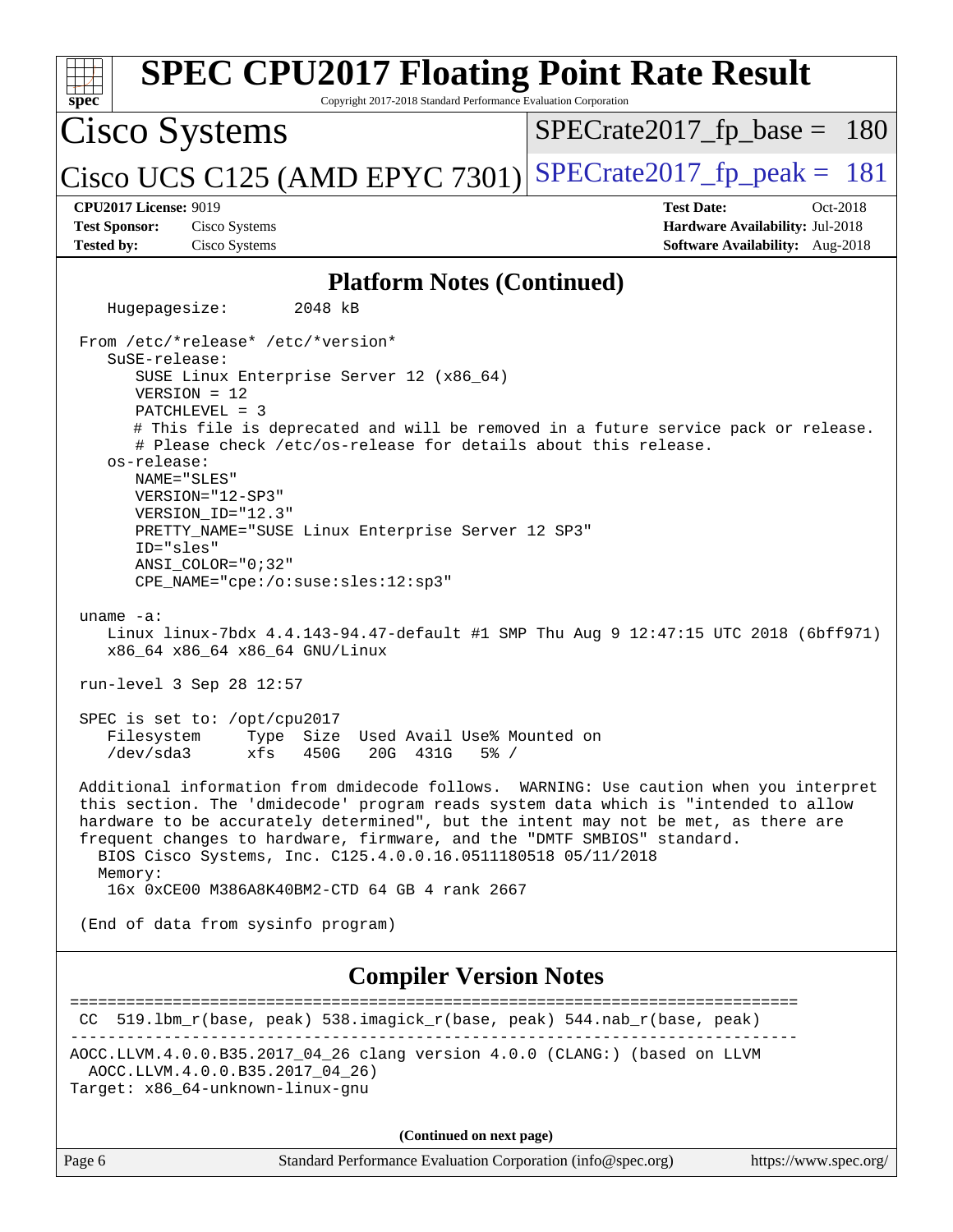| <b>SPEC CPU2017 Floating Point Rate Result</b><br>Copyright 2017-2018 Standard Performance Evaluation Corporation<br>$spec^*$                                                                                                                                                                                                                                                                                                                                                |                                                                                                            |
|------------------------------------------------------------------------------------------------------------------------------------------------------------------------------------------------------------------------------------------------------------------------------------------------------------------------------------------------------------------------------------------------------------------------------------------------------------------------------|------------------------------------------------------------------------------------------------------------|
| Cisco Systems                                                                                                                                                                                                                                                                                                                                                                                                                                                                | $SPECrate2017_fp\_base = 180$                                                                              |
| Cisco UCS C125 (AMD EPYC 7301)                                                                                                                                                                                                                                                                                                                                                                                                                                               | $SPECrate2017_fp\_peak = 181$                                                                              |
| <b>CPU2017 License: 9019</b><br><b>Test Sponsor:</b><br>Cisco Systems<br><b>Tested by:</b><br>Cisco Systems                                                                                                                                                                                                                                                                                                                                                                  | <b>Test Date:</b><br>Oct-2018<br>Hardware Availability: Jul-2018<br><b>Software Availability:</b> Aug-2018 |
| <b>Compiler Version Notes (Continued)</b>                                                                                                                                                                                                                                                                                                                                                                                                                                    |                                                                                                            |
| Thread model: posix<br>InstalledDir: /root/work/compilers/AOCC-1.0-Compiler/bin                                                                                                                                                                                                                                                                                                                                                                                              |                                                                                                            |
| CXXC 508.namd_r(base, peak) 510.parest_r(base, peak)                                                                                                                                                                                                                                                                                                                                                                                                                         |                                                                                                            |
| AOCC.LLVM.4.0.0.B35.2017_04_26 clang version 4.0.0 (CLANG:) (based on LLVM<br>AOCC.LLVM.4.0.0.B35.2017 04 26)<br>Target: x86_64-unknown-linux-gnu<br>Thread model: posix<br>InstalledDir: /root/work/compilers/AOCC-1.0-Compiler/bin                                                                                                                                                                                                                                         |                                                                                                            |
| 511.povray_r(base, peak) 526.blender_r(base, peak)<br>CC.                                                                                                                                                                                                                                                                                                                                                                                                                    |                                                                                                            |
| AOCC.LLVM.4.0.0.B35.2017_04_26 clang version 4.0.0 (CLANG:) (based on LLVM<br>AOCC.LLVM.4.0.0.B35.2017_04_26)<br>Target: x86_64-unknown-linux-gnu<br>Thread model: posix<br>InstalledDir: /root/work/compilers/AOCC-1.0-Compiler/bin<br>AOCC.LLVM.4.0.0.B35.2017_04_26 clang version 4.0.0 (CLANG:) (based on LLVM<br>AOCC.LLVM.4.0.0.B35.2017 04 26)<br>Target: x86_64-unknown-linux-gnu<br>Thread model: posix<br>InstalledDir: /root/work/compilers/AOCC-1.0-Compiler/bin |                                                                                                            |
|                                                                                                                                                                                                                                                                                                                                                                                                                                                                              |                                                                                                            |
| FC 507.cactuBSSN_r(base, peak)                                                                                                                                                                                                                                                                                                                                                                                                                                               |                                                                                                            |
| AOCC.LLVM.4.0.0.B35.2017_04_26 clang version 4.0.0 (CLANG:) (based on LLVM<br>AOCC.LLVM.4.0.0.B35.2017 04 26)<br>Target: x86_64-unknown-linux-gnu<br>Thread model: posix<br>InstalledDir: /root/work/compilers/AOCC-1.0-Compiler/bin<br>AOCC.LLVM.4.0.0.B35.2017_04_26 clang version 4.0.0 (CLANG:) (based on LLVM<br>AOCC.LLVM.4.0.0.B35.2017_04_26)                                                                                                                        |                                                                                                            |
| Target: x86_64-unknown-linux-gnu<br>Thread model: posix<br>InstalledDir: /root/work/compilers/AOCC-1.0-Compiler/bin<br>GNU Fortran (GCC) 4.8.2<br>Copyright (C) 2013 Free Software Foundation, Inc.<br>GNU Fortran comes with NO WARRANTY, to the extent permitted by law.<br>You may redistribute copies of GNU Fortran<br>under the terms of the GNU General Public License.                                                                                               |                                                                                                            |
| (Continued on next page)                                                                                                                                                                                                                                                                                                                                                                                                                                                     |                                                                                                            |
| Standard Performance Evaluation Corporation (info@spec.org)<br>Page 7                                                                                                                                                                                                                                                                                                                                                                                                        | https://www.spec.org/                                                                                      |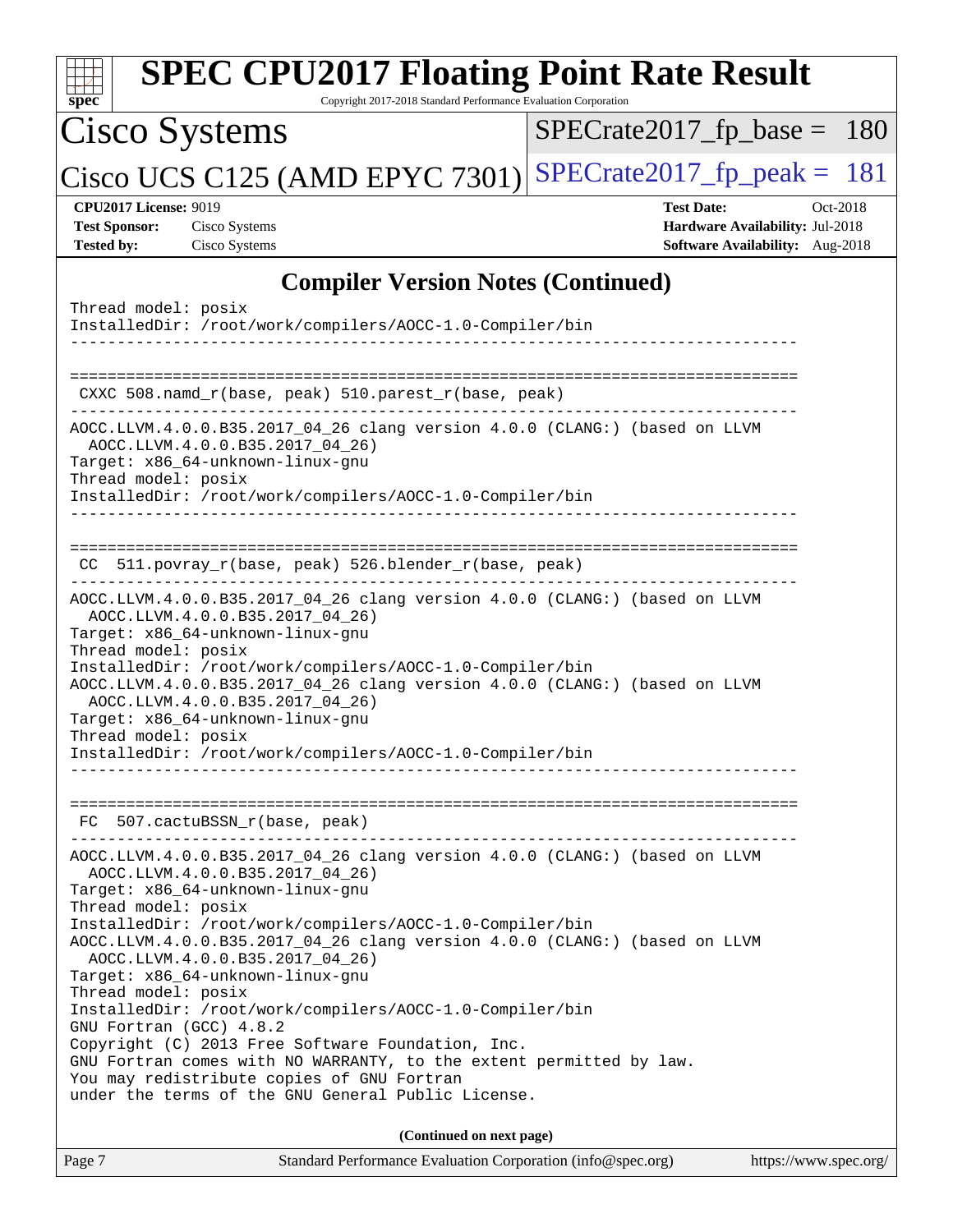| <b>SPEC CPU2017 Floating Point Rate Result</b><br>Copyright 2017-2018 Standard Performance Evaluation Corporation<br>$spec^*$                                                                                                                                                                                                                                                                                                                                    |                                                                                                     |
|------------------------------------------------------------------------------------------------------------------------------------------------------------------------------------------------------------------------------------------------------------------------------------------------------------------------------------------------------------------------------------------------------------------------------------------------------------------|-----------------------------------------------------------------------------------------------------|
| Cisco Systems                                                                                                                                                                                                                                                                                                                                                                                                                                                    | $SPECrate2017_fp\_base = 180$                                                                       |
| Cisco UCS C125 (AMD EPYC 7301)                                                                                                                                                                                                                                                                                                                                                                                                                                   | $SPECTate2017$ _fp_peak = 181                                                                       |
| <b>CPU2017 License: 9019</b><br><b>Test Sponsor:</b><br>Cisco Systems<br>Cisco Systems<br><b>Tested by:</b>                                                                                                                                                                                                                                                                                                                                                      | <b>Test Date:</b><br>Oct-2018<br>Hardware Availability: Jul-2018<br>Software Availability: Aug-2018 |
| <b>Compiler Version Notes (Continued)</b>                                                                                                                                                                                                                                                                                                                                                                                                                        |                                                                                                     |
| For more information about these matters, see the file named COPYING                                                                                                                                                                                                                                                                                                                                                                                             |                                                                                                     |
| 503.bwaves_r(base, peak) 549.fotonik3d_r(base, peak) 554.roms_r(base,<br>FC.<br>peak)<br>GNU Fortran (GCC) 4.8.2<br>Copyright (C) 2013 Free Software Foundation, Inc.<br>GNU Fortran comes with NO WARRANTY, to the extent permitted by law.<br>You may redistribute copies of GNU Fortran<br>under the terms of the GNU General Public License.<br>For more information about these matters, see the file named COPYING                                         |                                                                                                     |
| CC 521.wrf_r(base, peak) 527.cam4_r(base, peak)<br>GNU Fortran (GCC) 4.8.2<br>Copyright (C) 2013 Free Software Foundation, Inc.<br>GNU Fortran comes with NO WARRANTY, to the extent permitted by law.<br>You may redistribute copies of GNU Fortran<br>under the terms of the GNU General Public License.<br>For more information about these matters, see the file named COPYING<br>AOCC.LLVM.4.0.0.B35.2017_04_26 clang version 4.0.0 (CLANG:) (based on LLVM |                                                                                                     |
| AOCC.LLVM.4.0.0.B35.2017_04_26)<br>Target: x86_64-unknown-linux-gnu<br>Thread model: posix<br>InstalledDir: /root/work/compilers/AOCC-1.0-Compiler/bin                                                                                                                                                                                                                                                                                                           |                                                                                                     |
| <b>Base Compiler Invocation</b>                                                                                                                                                                                                                                                                                                                                                                                                                                  |                                                                                                     |
| C benchmarks:<br>clang                                                                                                                                                                                                                                                                                                                                                                                                                                           |                                                                                                     |
| $C_{++}$ benchmarks:<br>clang++                                                                                                                                                                                                                                                                                                                                                                                                                                  |                                                                                                     |
| Fortran benchmarks:<br>clang gfortran                                                                                                                                                                                                                                                                                                                                                                                                                            |                                                                                                     |
| Benchmarks using both Fortran and C:<br>clang gfortran                                                                                                                                                                                                                                                                                                                                                                                                           |                                                                                                     |
| (Continued on next page)                                                                                                                                                                                                                                                                                                                                                                                                                                         |                                                                                                     |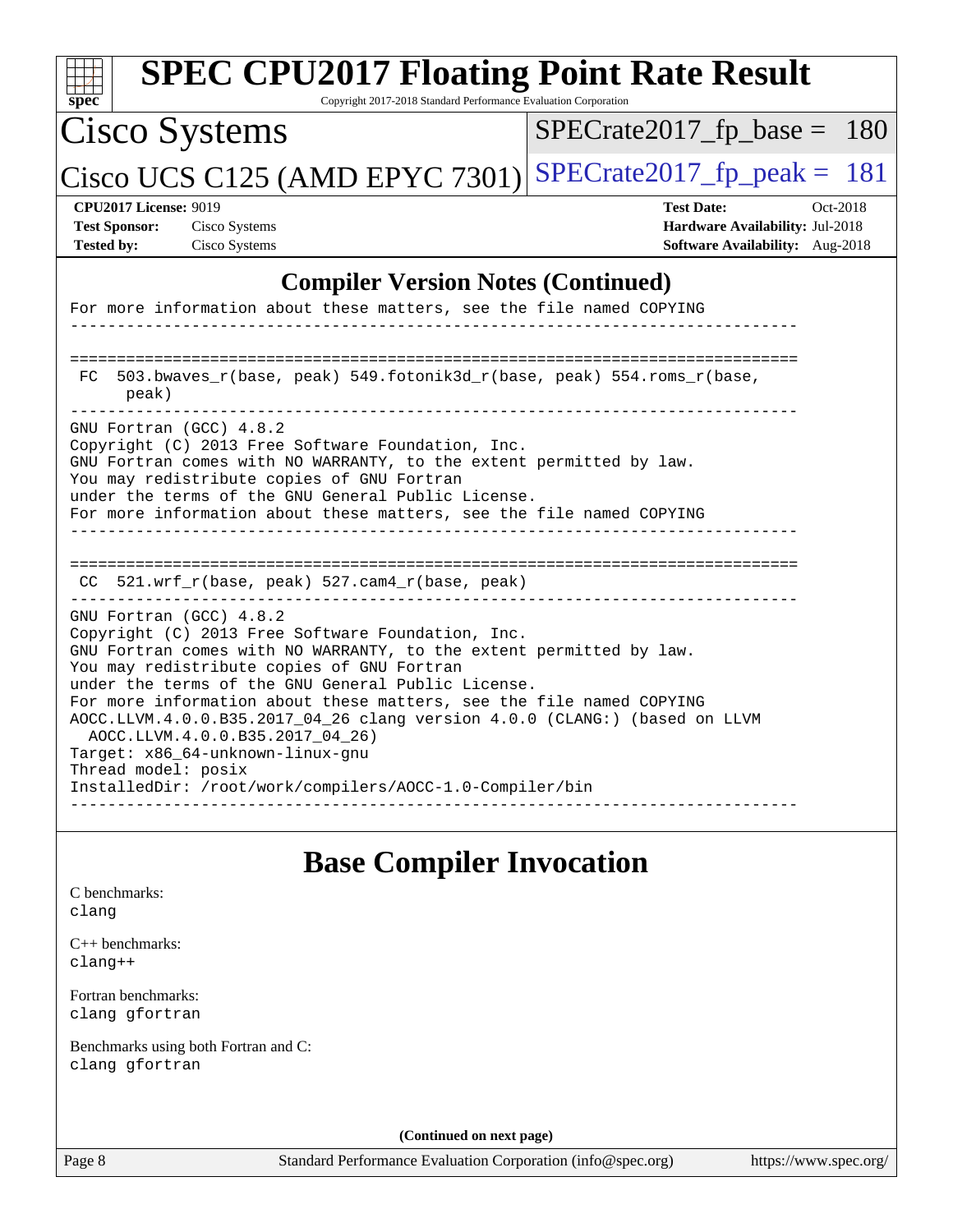

## **[Base Compiler Invocation \(Continued\)](http://www.spec.org/auto/cpu2017/Docs/result-fields.html#BaseCompilerInvocation)**

[Benchmarks using both C and C++](http://www.spec.org/auto/cpu2017/Docs/result-fields.html#BenchmarksusingbothCandCXX): [clang++](http://www.spec.org/cpu2017/results/res2018q4/cpu2017-20181016-09249.flags.html#user_CC_CXXbase_Fclang3_57a48582e5be507d19b2527b3e7d4f85d9b8669ffc9a8a0dbb9bcf949a918a58bbab411e0c4d14a3922022a3e425a90db94042683824c1806feff4324ca1000d) [clang](http://www.spec.org/cpu2017/results/res2018q4/cpu2017-20181016-09249.flags.html#user_CC_CXXbase_Fclang3)

[Benchmarks using Fortran, C, and C++:](http://www.spec.org/auto/cpu2017/Docs/result-fields.html#BenchmarksusingFortranCandCXX) [clang++](http://www.spec.org/cpu2017/results/res2018q4/cpu2017-20181016-09249.flags.html#user_CC_CXX_FCbase_Fclang3_57a48582e5be507d19b2527b3e7d4f85d9b8669ffc9a8a0dbb9bcf949a918a58bbab411e0c4d14a3922022a3e425a90db94042683824c1806feff4324ca1000d) [clang](http://www.spec.org/cpu2017/results/res2018q4/cpu2017-20181016-09249.flags.html#user_CC_CXX_FCbase_Fclang3) [gfortran](http://www.spec.org/cpu2017/results/res2018q4/cpu2017-20181016-09249.flags.html#user_CC_CXX_FCbase_Fgfortran_128c91a56d61ddb07404721e65b8f9498c31a443dacbd3b7f212891090eca86e2d099b520f75b99e9e8ac4fdec01f4d15f0b65e47123ec4c42b0759045731a1f)

**[Base Portability Flags](http://www.spec.org/auto/cpu2017/Docs/result-fields.html#BasePortabilityFlags)**

 503.bwaves\_r: [-DSPEC\\_LP64](http://www.spec.org/cpu2017/results/res2018q4/cpu2017-20181016-09249.flags.html#suite_baseEXTRA_PORTABILITY503_bwaves_r_DSPEC_LP64) 507.cactuBSSN\_r: [-DSPEC\\_LP64](http://www.spec.org/cpu2017/results/res2018q4/cpu2017-20181016-09249.flags.html#suite_baseEXTRA_PORTABILITY507_cactuBSSN_r_DSPEC_LP64) 508.namd\_r: [-DSPEC\\_LP64](http://www.spec.org/cpu2017/results/res2018q4/cpu2017-20181016-09249.flags.html#suite_baseEXTRA_PORTABILITY508_namd_r_DSPEC_LP64) 510.parest\_r: [-DSPEC\\_LP64](http://www.spec.org/cpu2017/results/res2018q4/cpu2017-20181016-09249.flags.html#suite_baseEXTRA_PORTABILITY510_parest_r_DSPEC_LP64) 511.povray\_r: [-DSPEC\\_LP64](http://www.spec.org/cpu2017/results/res2018q4/cpu2017-20181016-09249.flags.html#suite_baseEXTRA_PORTABILITY511_povray_r_DSPEC_LP64) 519.lbm\_r: [-DSPEC\\_LP64](http://www.spec.org/cpu2017/results/res2018q4/cpu2017-20181016-09249.flags.html#suite_baseEXTRA_PORTABILITY519_lbm_r_DSPEC_LP64) 521.wrf\_r: [-DSPEC\\_CASE\\_FLAG](http://www.spec.org/cpu2017/results/res2018q4/cpu2017-20181016-09249.flags.html#b521.wrf_r_baseCPORTABILITY_DSPEC_CASE_FLAG) [-fconvert=big-endian](http://www.spec.org/cpu2017/results/res2018q4/cpu2017-20181016-09249.flags.html#user_baseFPORTABILITY521_wrf_r_F-fconvert) [-DSPEC\\_LP64](http://www.spec.org/cpu2017/results/res2018q4/cpu2017-20181016-09249.flags.html#suite_baseEXTRA_PORTABILITY521_wrf_r_DSPEC_LP64) 526.blender\_r: [-funsigned-char](http://www.spec.org/cpu2017/results/res2018q4/cpu2017-20181016-09249.flags.html#user_baseCPORTABILITY526_blender_r_F-funsigned-char) [-D\\_\\_BOOL\\_DEFINED](http://www.spec.org/cpu2017/results/res2018q4/cpu2017-20181016-09249.flags.html#b526.blender_r_baseCXXPORTABILITY_D__BOOL_DEFINED) [-DSPEC\\_LP64](http://www.spec.org/cpu2017/results/res2018q4/cpu2017-20181016-09249.flags.html#suite_baseEXTRA_PORTABILITY526_blender_r_DSPEC_LP64) 527.cam4\_r: [-DSPEC\\_CASE\\_FLAG](http://www.spec.org/cpu2017/results/res2018q4/cpu2017-20181016-09249.flags.html#b527.cam4_r_basePORTABILITY_DSPEC_CASE_FLAG) [-DSPEC\\_LP64](http://www.spec.org/cpu2017/results/res2018q4/cpu2017-20181016-09249.flags.html#suite_baseEXTRA_PORTABILITY527_cam4_r_DSPEC_LP64) 538.imagick\_r: [-DSPEC\\_LP64](http://www.spec.org/cpu2017/results/res2018q4/cpu2017-20181016-09249.flags.html#suite_baseEXTRA_PORTABILITY538_imagick_r_DSPEC_LP64) 544.nab\_r: [-DSPEC\\_LP64](http://www.spec.org/cpu2017/results/res2018q4/cpu2017-20181016-09249.flags.html#suite_baseEXTRA_PORTABILITY544_nab_r_DSPEC_LP64) 549.fotonik3d\_r: [-DSPEC\\_LP64](http://www.spec.org/cpu2017/results/res2018q4/cpu2017-20181016-09249.flags.html#suite_baseEXTRA_PORTABILITY549_fotonik3d_r_DSPEC_LP64) 554.roms\_r: [-DSPEC\\_LP64](http://www.spec.org/cpu2017/results/res2018q4/cpu2017-20181016-09249.flags.html#suite_baseEXTRA_PORTABILITY554_roms_r_DSPEC_LP64)

## **[Base Optimization Flags](http://www.spec.org/auto/cpu2017/Docs/result-fields.html#BaseOptimizationFlags)**

[C benchmarks](http://www.spec.org/auto/cpu2017/Docs/result-fields.html#Cbenchmarks):

[-flto](http://www.spec.org/cpu2017/results/res2018q4/cpu2017-20181016-09249.flags.html#user_CCbase_F-flto) [-Wl,](http://www.spec.org/cpu2017/results/res2018q4/cpu2017-20181016-09249.flags.html#user_CCbase_F-Wl_5f669859b7c1a0295edc4f5fd536c381023f180a987810cb5cfa1d9467a27ac14b13770b9732d7618b24fc778f3dfdf68b65521d505fc870281e0142944925a0) [-plugin-opt=](http://www.spec.org/cpu2017/results/res2018q4/cpu2017-20181016-09249.flags.html#user_CCbase_F-plugin-opt_772899571bb6157e4b8feeb3276e6c06dec41c1bbb0aa637c8700742a4baaf7e7b56061e32ae2365a76a44d8c448177ca3ee066cdf7537598ff772fc461942c2) [-merge-constant](http://www.spec.org/cpu2017/results/res2018q4/cpu2017-20181016-09249.flags.html#user_CCbase_F-merge-constant_bdb3ec75d21d5cf0ab1961ebe7105d0ea3b0c6d89a312cf7efc1d107e6c56c92c36b5d564d0702d1e2526f6b92f188b4413eb5a54b1f9e4a41f5a9bfc0233b92) [-lsr-in-nested-loop](http://www.spec.org/cpu2017/results/res2018q4/cpu2017-20181016-09249.flags.html#user_CCbase_F-lsr-in-nested-loop) [-disable-vect-cmp](http://www.spec.org/cpu2017/results/res2018q4/cpu2017-20181016-09249.flags.html#user_CCbase_F-disable-vect-cmp) [-O3](http://www.spec.org/cpu2017/results/res2018q4/cpu2017-20181016-09249.flags.html#user_CCbase_F-O3) [-ffast-math](http://www.spec.org/cpu2017/results/res2018q4/cpu2017-20181016-09249.flags.html#user_CCbase_F-aocc-ffast-math_78dd175de6534c2005829757b9b0f2878e57b067cce6f7c443b2250ac68890960e2e1b320ca04b81ff7c62c6f87870ed05f06baf7875eea2990d38e3b73c71f1) [-march=znver1](http://www.spec.org/cpu2017/results/res2018q4/cpu2017-20181016-09249.flags.html#user_CCbase_F-march) [-fstruct-layout=2](http://www.spec.org/cpu2017/results/res2018q4/cpu2017-20181016-09249.flags.html#user_CCbase_F-fstruct-layout_a05ec02e17cdf7fe0c3950a6b005251b2b1e5e67af2b5298cf72714730c3d59ba290e75546b10aa22dac074c15ceaca36ae22c62cb51bcb2fbdc9dc4e7e222c4) [-mllvm](http://www.spec.org/cpu2017/results/res2018q4/cpu2017-20181016-09249.flags.html#user_CCbase_F-mllvm_76e3f86ef8d8cc4dfa84cec42d531db351fee284f72cd5d644b5bdbef9c2604296512be6a431d9e19d0523544399ea9dd745afc2fff755a0705d428460dc659e) [-unroll-threshold=100](http://www.spec.org/cpu2017/results/res2018q4/cpu2017-20181016-09249.flags.html#user_CCbase_F-unroll-threshold) [-fremap-arrays](http://www.spec.org/cpu2017/results/res2018q4/cpu2017-20181016-09249.flags.html#user_CCbase_F-fremap-arrays) [-mno-avx2](http://www.spec.org/cpu2017/results/res2018q4/cpu2017-20181016-09249.flags.html#user_CCbase_F-mno-avx2) [-inline-threshold=1000](http://www.spec.org/cpu2017/results/res2018q4/cpu2017-20181016-09249.flags.html#user_CCbase_F-inline-threshold_1daf3e0321a7a0c1ea19068c818f3f119b1e5dfc986cc791557791f4b93536c1546ba0c8585f62303269f504aa232e0ca278e8489928152e32e0752215741730) [-z muldefs](http://www.spec.org/cpu2017/results/res2018q4/cpu2017-20181016-09249.flags.html#user_CCbase_F-z) [-ljemalloc](http://www.spec.org/cpu2017/results/res2018q4/cpu2017-20181016-09249.flags.html#user_CCbase_F-ljemalloc)

[C++ benchmarks:](http://www.spec.org/auto/cpu2017/Docs/result-fields.html#CXXbenchmarks)

[-flto](http://www.spec.org/cpu2017/results/res2018q4/cpu2017-20181016-09249.flags.html#user_CXXbase_F-flto) [-Wl,](http://www.spec.org/cpu2017/results/res2018q4/cpu2017-20181016-09249.flags.html#user_CXXbase_F-Wl_5f669859b7c1a0295edc4f5fd536c381023f180a987810cb5cfa1d9467a27ac14b13770b9732d7618b24fc778f3dfdf68b65521d505fc870281e0142944925a0) [-plugin-opt=](http://www.spec.org/cpu2017/results/res2018q4/cpu2017-20181016-09249.flags.html#user_CXXbase_F-plugin-opt_772899571bb6157e4b8feeb3276e6c06dec41c1bbb0aa637c8700742a4baaf7e7b56061e32ae2365a76a44d8c448177ca3ee066cdf7537598ff772fc461942c2) [-merge-constant](http://www.spec.org/cpu2017/results/res2018q4/cpu2017-20181016-09249.flags.html#user_CXXbase_F-merge-constant_bdb3ec75d21d5cf0ab1961ebe7105d0ea3b0c6d89a312cf7efc1d107e6c56c92c36b5d564d0702d1e2526f6b92f188b4413eb5a54b1f9e4a41f5a9bfc0233b92) [-lsr-in-nested-loop](http://www.spec.org/cpu2017/results/res2018q4/cpu2017-20181016-09249.flags.html#user_CXXbase_F-lsr-in-nested-loop) [-disable-vect-cmp](http://www.spec.org/cpu2017/results/res2018q4/cpu2017-20181016-09249.flags.html#user_CXXbase_F-disable-vect-cmp) [-O3](http://www.spec.org/cpu2017/results/res2018q4/cpu2017-20181016-09249.flags.html#user_CXXbase_F-O3) [-march=znver1](http://www.spec.org/cpu2017/results/res2018q4/cpu2017-20181016-09249.flags.html#user_CXXbase_F-march) [-mllvm](http://www.spec.org/cpu2017/results/res2018q4/cpu2017-20181016-09249.flags.html#user_CXXbase_F-mllvm_76e3f86ef8d8cc4dfa84cec42d531db351fee284f72cd5d644b5bdbef9c2604296512be6a431d9e19d0523544399ea9dd745afc2fff755a0705d428460dc659e) [-unroll-threshold=100](http://www.spec.org/cpu2017/results/res2018q4/cpu2017-20181016-09249.flags.html#user_CXXbase_F-unroll-threshold) [-finline-aggressive](http://www.spec.org/cpu2017/results/res2018q4/cpu2017-20181016-09249.flags.html#user_CXXbase_F-finline-aggressive) [-fremap-arrays](http://www.spec.org/cpu2017/results/res2018q4/cpu2017-20181016-09249.flags.html#user_CXXbase_F-fremap-arrays) [-inline-threshold=1000](http://www.spec.org/cpu2017/results/res2018q4/cpu2017-20181016-09249.flags.html#user_CXXbase_F-inline-threshold_1daf3e0321a7a0c1ea19068c818f3f119b1e5dfc986cc791557791f4b93536c1546ba0c8585f62303269f504aa232e0ca278e8489928152e32e0752215741730) [-z muldefs](http://www.spec.org/cpu2017/results/res2018q4/cpu2017-20181016-09249.flags.html#user_CXXbase_F-z) [-ljemalloc](http://www.spec.org/cpu2017/results/res2018q4/cpu2017-20181016-09249.flags.html#user_CXXbase_F-ljemalloc)

[Fortran benchmarks](http://www.spec.org/auto/cpu2017/Docs/result-fields.html#Fortranbenchmarks):

```
-flto -Wl, -plugin-opt= -merge-constant -lsr-in-nested-loop
-disable-vect-cmp -O3 -mavx -madx -funroll-loops -ffast-math
-z muldefs -fplugin=dragonegg.so -fplugin-arg-dragonegg-llvm-option="
-disable-vect-cmp" -ljemalloc -lgfortran -lamdlibm
```
**(Continued on next page)**

| Page 9 | Standard Performance Evaluation Corporation (info@spec.org) | https://www.spec.org/ |
|--------|-------------------------------------------------------------|-----------------------|
|--------|-------------------------------------------------------------|-----------------------|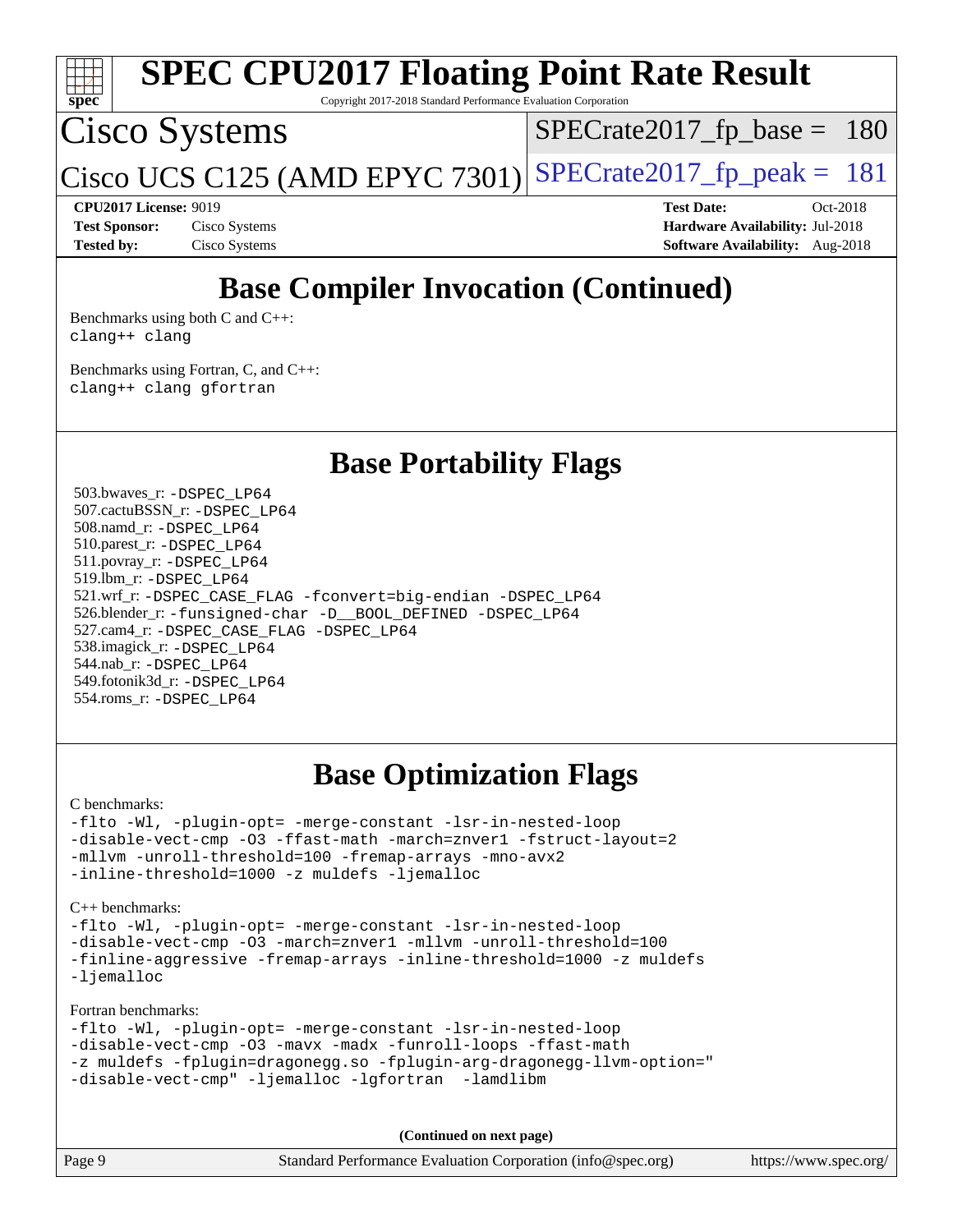| <b>SPEC CPU2017 Floating Point Rate Result</b><br>Copyright 2017-2018 Standard Performance Evaluation Corporation<br>$spec^*$                                                                                                                                                                                                                                                                                                                                                                                                                                                                                                                                                                                                    |                                                                                                            |  |  |  |  |
|----------------------------------------------------------------------------------------------------------------------------------------------------------------------------------------------------------------------------------------------------------------------------------------------------------------------------------------------------------------------------------------------------------------------------------------------------------------------------------------------------------------------------------------------------------------------------------------------------------------------------------------------------------------------------------------------------------------------------------|------------------------------------------------------------------------------------------------------------|--|--|--|--|
| Cisco Systems<br>$SPECrate2017_fp\_base = 180$                                                                                                                                                                                                                                                                                                                                                                                                                                                                                                                                                                                                                                                                                   |                                                                                                            |  |  |  |  |
| $SPECrate2017_fp\_peak = 181$<br>Cisco UCS C125 (AMD EPYC 7301)                                                                                                                                                                                                                                                                                                                                                                                                                                                                                                                                                                                                                                                                  |                                                                                                            |  |  |  |  |
| <b>CPU2017 License: 9019</b><br>Cisco Systems<br><b>Test Sponsor:</b><br><b>Tested by:</b><br>Cisco Systems                                                                                                                                                                                                                                                                                                                                                                                                                                                                                                                                                                                                                      | <b>Test Date:</b><br>Oct-2018<br>Hardware Availability: Jul-2018<br><b>Software Availability:</b> Aug-2018 |  |  |  |  |
| <b>Base Optimization Flags (Continued)</b>                                                                                                                                                                                                                                                                                                                                                                                                                                                                                                                                                                                                                                                                                       |                                                                                                            |  |  |  |  |
| Benchmarks using both Fortran and C:<br>-flto -Wl, -plugin-opt= -merge-constant -lsr-in-nested-loop<br>-disable-vect-cmp -03 -ffast-math -march=znver1 -fstruct-layout=2<br>-mllvm -unroll-threshold=100 -fremap-arrays -mno-avx2<br>-inline-threshold=1000 -mavx -madx -funroll-loops -z muldefs<br>-fplugin=dragonegg.so -fplugin-arg-dragonegg-llvm-option="<br>-disable-vect-cmp" -ljemalloc -lgfortran -lamdlibm<br>Benchmarks using both C and $C_{++}$ :<br>-flto -Wl, -plugin-opt= -merge-constant -lsr-in-nested-loop<br>-disable-vect-cmp -03 -ffast-math -march=znver1 -fstruct-layout=2<br>-mllvm -unroll-threshold=100 -fremap-arrays -mno-avx2<br>-inline-threshold=1000 -finline-aggressive -z muldefs -ljemalloc |                                                                                                            |  |  |  |  |
| Benchmarks using Fortran, C, and C++:<br>-flto -Wl, -plugin-opt= -merge-constant -lsr-in-nested-loop<br>-disable-vect-cmp -03 -ffast-math -march=znver1 -fstruct-layout=2<br>-mllvm -unroll-threshold=100 -fremap-arrays -mno-avx2<br>-inline-threshold=1000 -finline-aggressive -mavx -madx -funroll-loops<br>-z muldefs -fplugin=dragonegg.so -fplugin-arg-dragonegg-llvm-option="<br>-disable-vect-cmp" -ljemalloc                                                                                                                                                                                                                                                                                                            |                                                                                                            |  |  |  |  |

## **[Peak Compiler Invocation](http://www.spec.org/auto/cpu2017/Docs/result-fields.html#PeakCompilerInvocation)**

[C benchmarks](http://www.spec.org/auto/cpu2017/Docs/result-fields.html#Cbenchmarks): [clang](http://www.spec.org/cpu2017/results/res2018q4/cpu2017-20181016-09249.flags.html#user_CCpeak_Fclang3)

[C++ benchmarks:](http://www.spec.org/auto/cpu2017/Docs/result-fields.html#CXXbenchmarks) [clang++](http://www.spec.org/cpu2017/results/res2018q4/cpu2017-20181016-09249.flags.html#user_CXXpeak_Fclang3_57a48582e5be507d19b2527b3e7d4f85d9b8669ffc9a8a0dbb9bcf949a918a58bbab411e0c4d14a3922022a3e425a90db94042683824c1806feff4324ca1000d)

[Fortran benchmarks](http://www.spec.org/auto/cpu2017/Docs/result-fields.html#Fortranbenchmarks): [clang](http://www.spec.org/cpu2017/results/res2018q4/cpu2017-20181016-09249.flags.html#user_FCpeak_Fclang3) [gfortran](http://www.spec.org/cpu2017/results/res2018q4/cpu2017-20181016-09249.flags.html#user_FCpeak_Fgfortran_128c91a56d61ddb07404721e65b8f9498c31a443dacbd3b7f212891090eca86e2d099b520f75b99e9e8ac4fdec01f4d15f0b65e47123ec4c42b0759045731a1f)

[Benchmarks using both Fortran and C](http://www.spec.org/auto/cpu2017/Docs/result-fields.html#BenchmarksusingbothFortranandC): [clang](http://www.spec.org/cpu2017/results/res2018q4/cpu2017-20181016-09249.flags.html#user_CC_FCpeak_Fclang3) [gfortran](http://www.spec.org/cpu2017/results/res2018q4/cpu2017-20181016-09249.flags.html#user_CC_FCpeak_Fgfortran_128c91a56d61ddb07404721e65b8f9498c31a443dacbd3b7f212891090eca86e2d099b520f75b99e9e8ac4fdec01f4d15f0b65e47123ec4c42b0759045731a1f)

[Benchmarks using both C and C++](http://www.spec.org/auto/cpu2017/Docs/result-fields.html#BenchmarksusingbothCandCXX): [clang++](http://www.spec.org/cpu2017/results/res2018q4/cpu2017-20181016-09249.flags.html#user_CC_CXXpeak_Fclang3_57a48582e5be507d19b2527b3e7d4f85d9b8669ffc9a8a0dbb9bcf949a918a58bbab411e0c4d14a3922022a3e425a90db94042683824c1806feff4324ca1000d) [clang](http://www.spec.org/cpu2017/results/res2018q4/cpu2017-20181016-09249.flags.html#user_CC_CXXpeak_Fclang3)

[Benchmarks using Fortran, C, and C++:](http://www.spec.org/auto/cpu2017/Docs/result-fields.html#BenchmarksusingFortranCandCXX) [clang++](http://www.spec.org/cpu2017/results/res2018q4/cpu2017-20181016-09249.flags.html#user_CC_CXX_FCpeak_Fclang3_57a48582e5be507d19b2527b3e7d4f85d9b8669ffc9a8a0dbb9bcf949a918a58bbab411e0c4d14a3922022a3e425a90db94042683824c1806feff4324ca1000d) [clang](http://www.spec.org/cpu2017/results/res2018q4/cpu2017-20181016-09249.flags.html#user_CC_CXX_FCpeak_Fclang3) [gfortran](http://www.spec.org/cpu2017/results/res2018q4/cpu2017-20181016-09249.flags.html#user_CC_CXX_FCpeak_Fgfortran_128c91a56d61ddb07404721e65b8f9498c31a443dacbd3b7f212891090eca86e2d099b520f75b99e9e8ac4fdec01f4d15f0b65e47123ec4c42b0759045731a1f)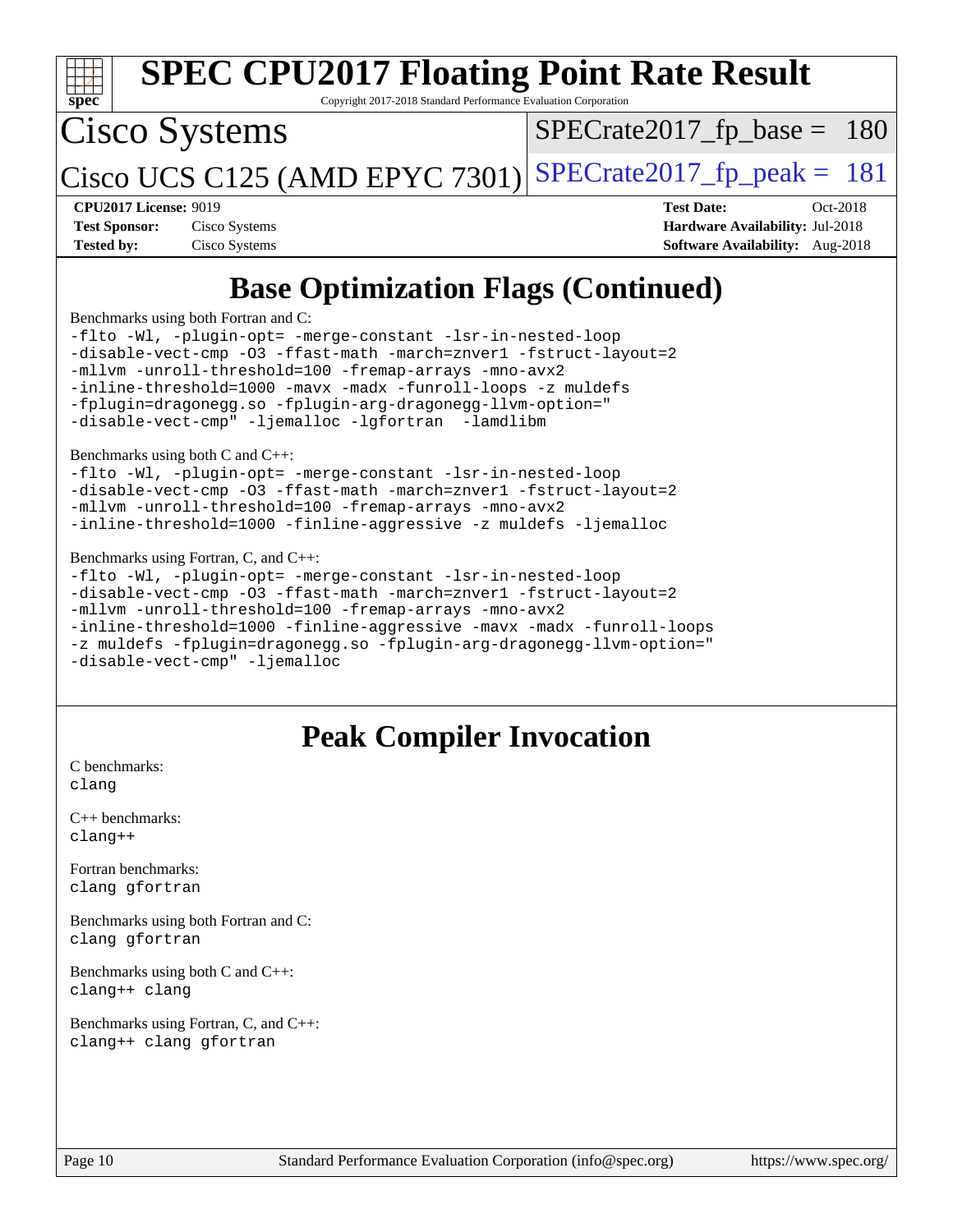